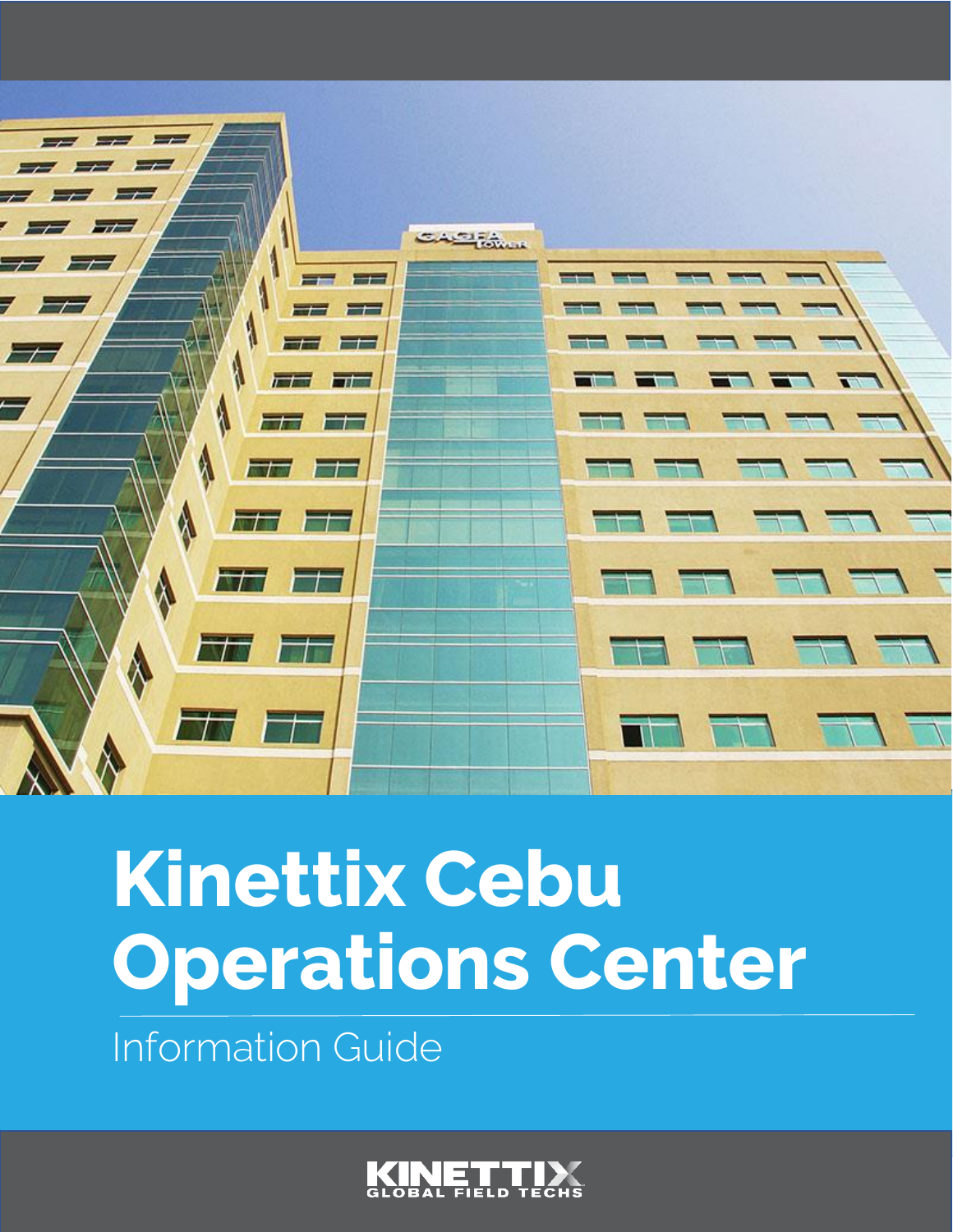# **Kinettix Cebu Operations Center**

#### Information Guide

11279 Cornell Park Dr. Cincinnati, OH 45242 [\(888\) 397-0086](https://www.google.com/search?q=kinettix&rlz=1C1CHBF_enUS921US921&oq=kin&aqs=chrome.1.69i60j69i59l2j69i57j69i60l3j69i65.2550j0j7&sourceid=chrome&ie=UTF-8) www.kinettix.com

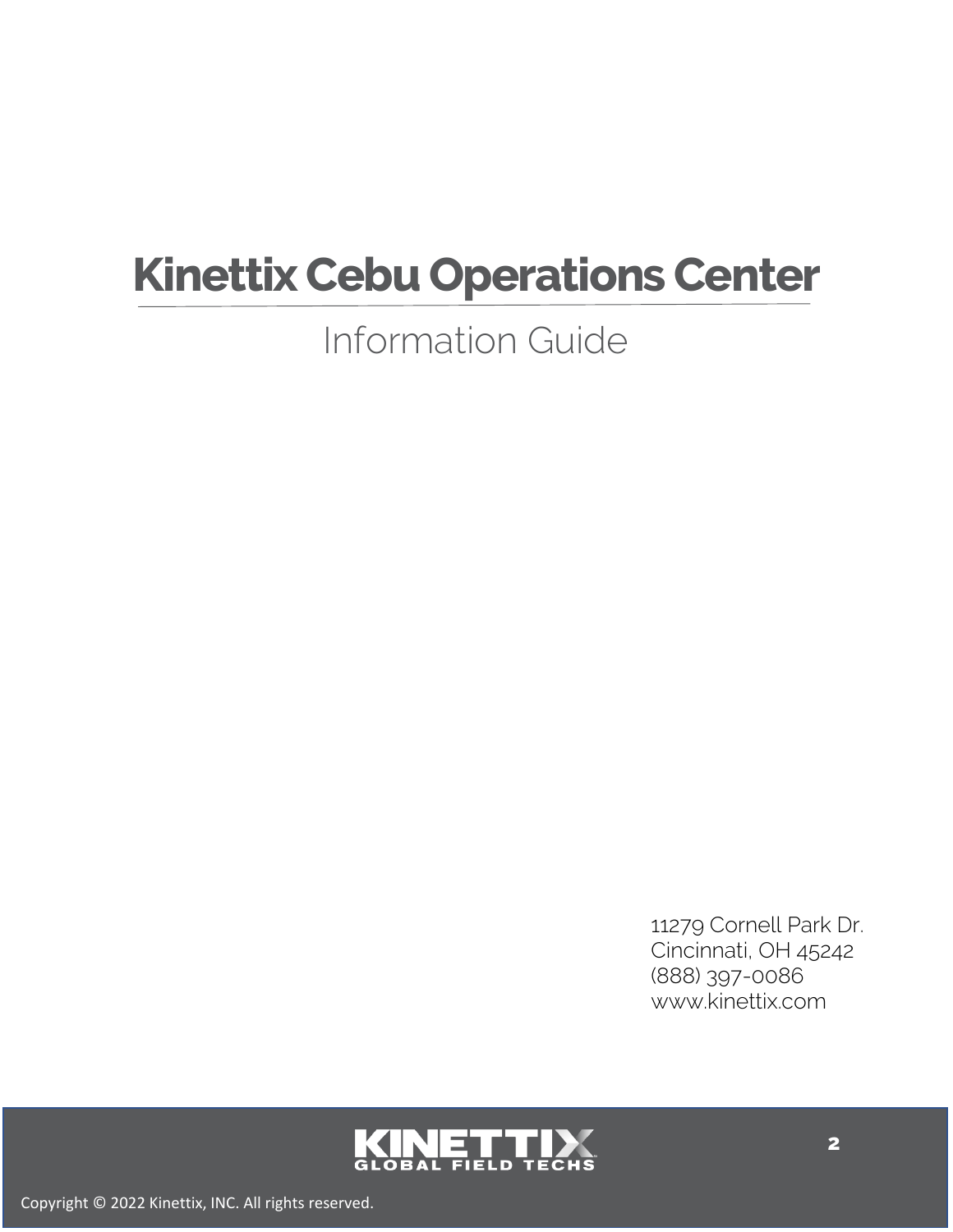## **Table of Contents**

| General Information                   |                 |
|---------------------------------------|-----------------|
| Staff Recruiting and Onboarding       | 4               |
| <b>Staff Training and Development</b> | $\overline{1}$  |
| <b>Staff Management</b>               |                 |
| Capabilities                          | 10              |
| <b>IT Capacity</b>                    | 12 <sup>2</sup> |
| Life at Cebu Headquarters             | 13              |

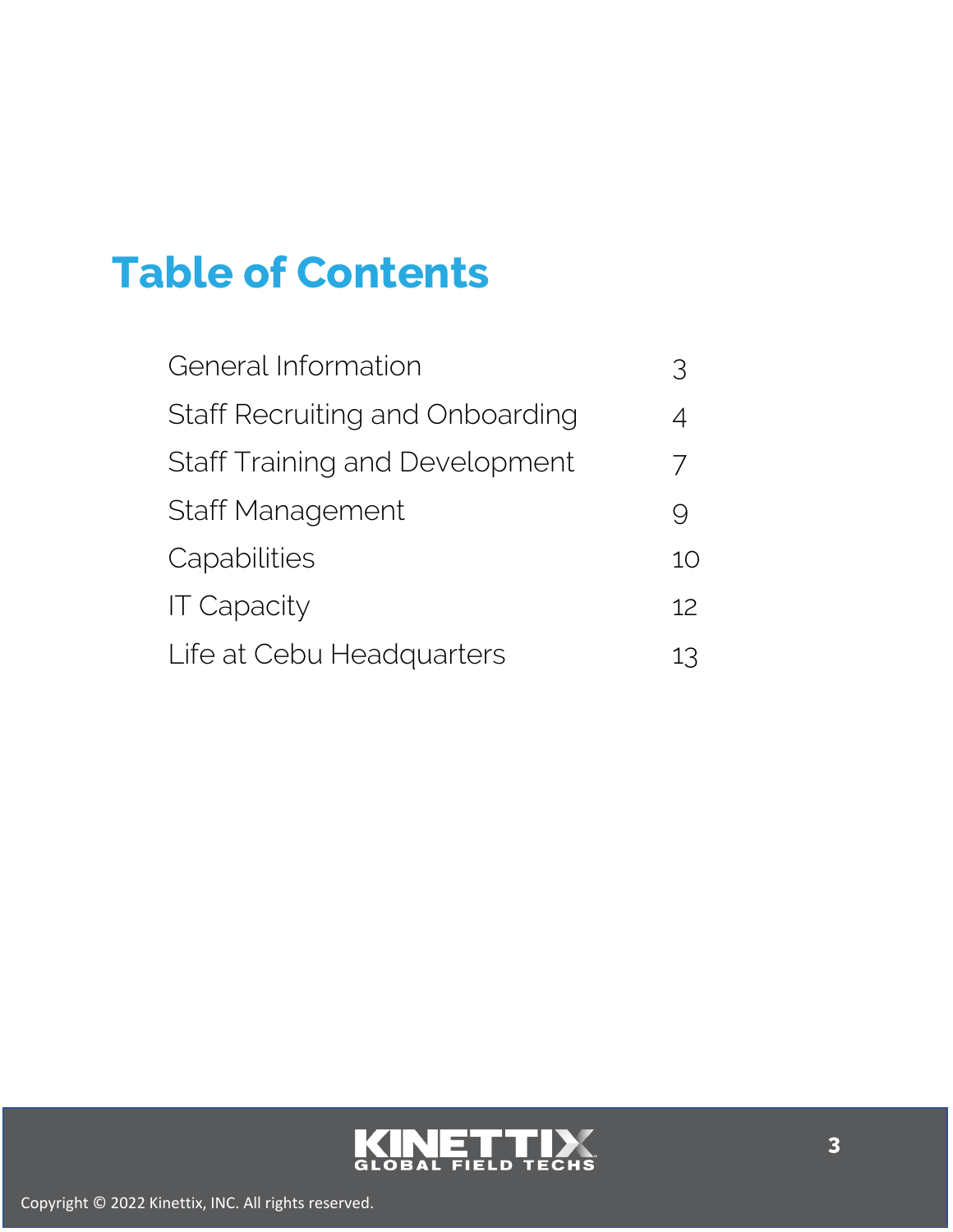# **General Information**

#### **Address:**

8 th Floor GAGFA Tower, F. Cabahug Street Barangay Kasambagan, Cebu City, Cebu 6000, Philippines

#### **Number of Staff: 30+**

#### **Events Processed/Year: 30,000+**

**Dedicated Staffing Teams for various providers.** 

IT infrastructure allows true 24/7/365 operations



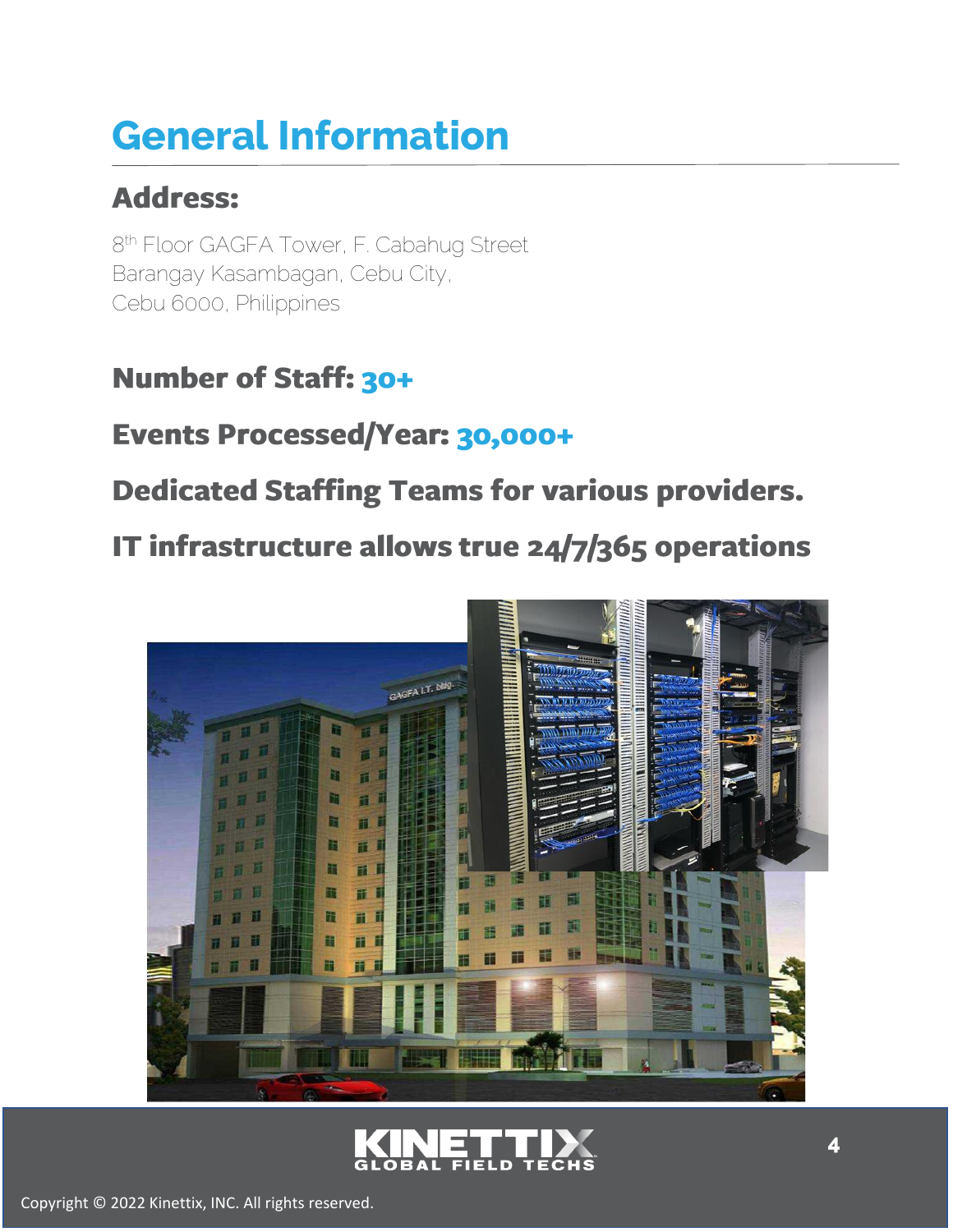#### **Staff Recruitment and Onboarding**



**Sourcing** – English is the second language in the Philippines, so most *Cebuanos* speak it fluently. As a result, Cebu offers a large pool of highly educated, tech-savvy individuals that are conversant in English.

**Recruitment portals** – JobStreet,® Mynimo,® and Indeed® are just a few of the many portals we use to find well-qualified applicants.

**Onboarding** - All confirmed new hires are asked to submit pre-employment requirements (e.g., NBI clearance, barangay health medical clearance, SSS, PHIC, HDMF, tax identification numbers, etc.) before reporting on their first day.

Kinettix's Human Resources Department in Cebu initially conducts phone interviews before recommending for a technical and final interview by Kinettix US management. Turnaround time for this process usually takes a week or two depending on the urgency of the requirement/work demands.

Our new employees are onboarded through a two-week period of technical training by their superior. Following this training, the employee's activities are observed and monitored by their superior for 90 days. It is only after this period of extended mentoring and training that they are considered a fully vetted Kinettix coordinator.

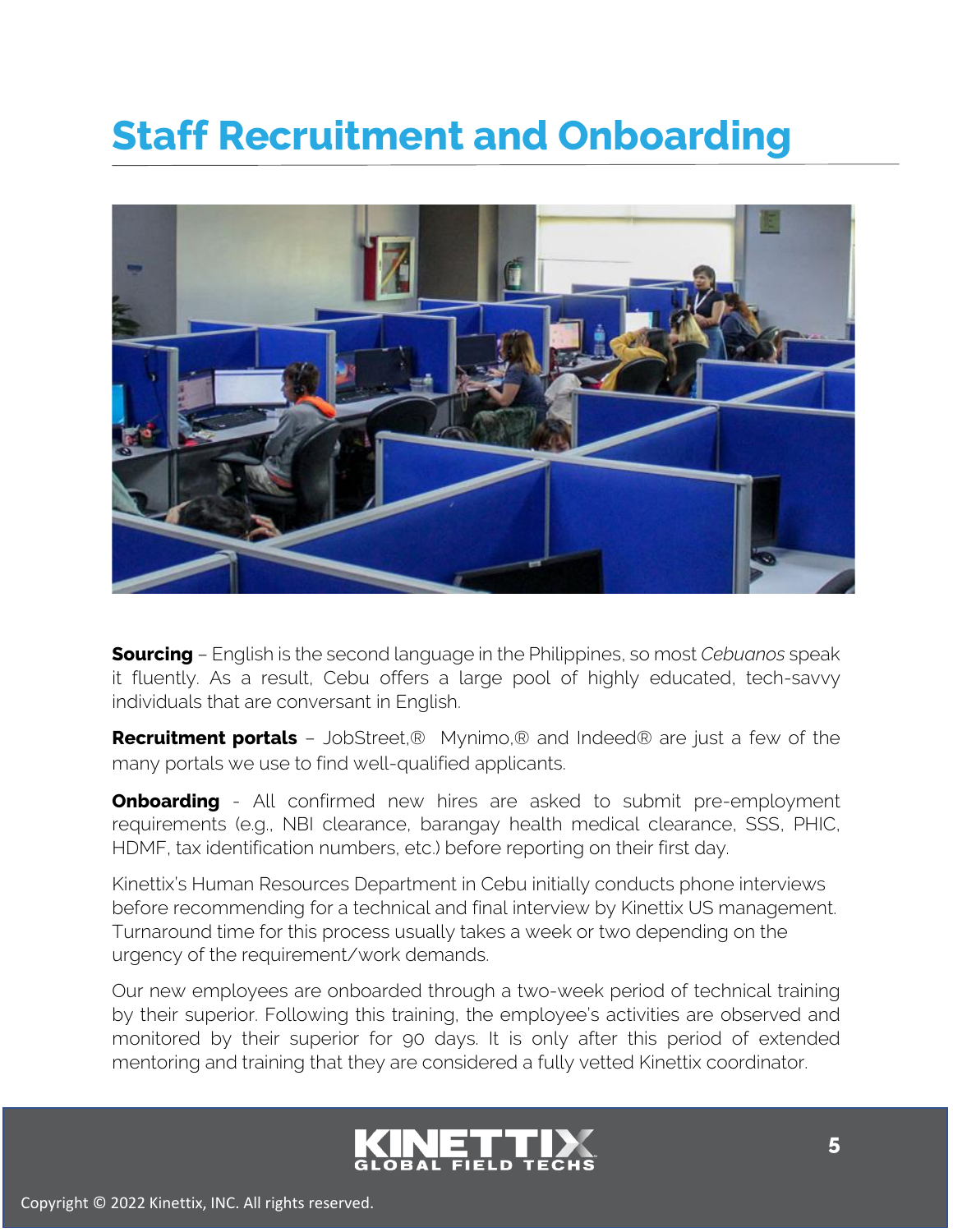The Cebu DevOps team (consisting of software, quality assurance, and userexperience engineers), have a specialized onboarding process. This process varies slightly based on role, but the general program consists of some combination of the following:

- a. Project coordination training with a training specialist to learn the business domain
- **b.** Microsoft Azure DevOps training (Udemy)
- c. Test Driven Development training (Udemy)
- d. Microsoft SQL Server training (Udemy)

Weekly design patterns training on architecture and coding strategy best-practices is required for all team members. Pair-coding with a technical lead is required in some roles and encouraged for all. Code reviews with a technical lead is encouraged and will soon be required as part of the software development lifecycle. Managers and technical leads work with team members on a customized educational path when requested or deemed necessary.

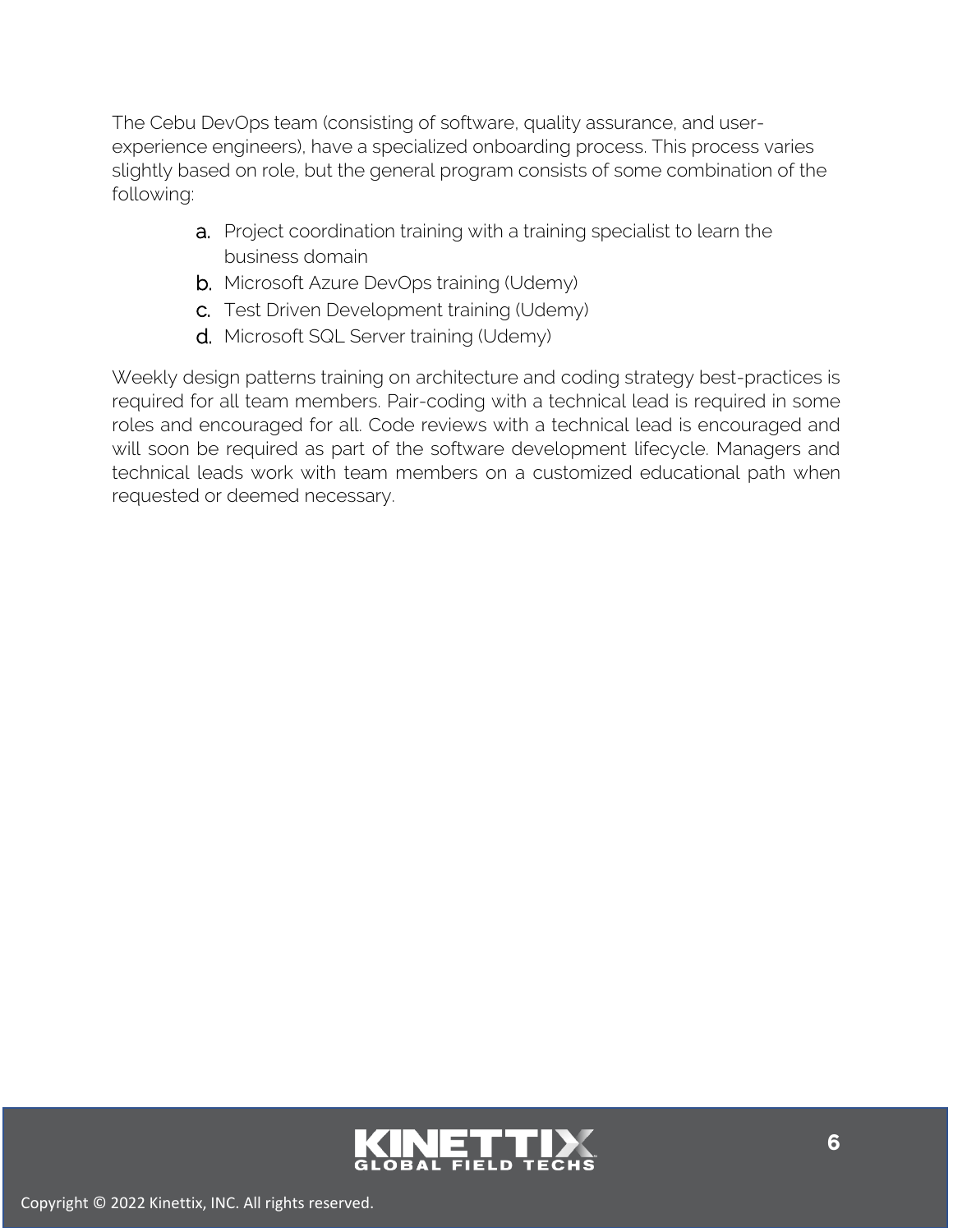## **Staff Training & Development**

Kinettix puts a strong emphasis on employee training and development. The program is designed to enhance and further develop skills that align with product and service offerings.

Below is an outline of the various components of the training and development program.

- 1. **Training platform;** Kinettix utilizes the Percipio Skillsoft platform. Percipio is an intelligent online learning platform, which leverages highly engaging content, curated into over 500 learning channels that are continuously updated. With Percipio, learners choose how they want to learn with videos to watch, books or summaries to read and audiobooks to listen. The major focus areas are:
	- a. Customer experience
	- b. Leadership and management skills
	- c. Communication
	- d. Specialized training
		- i. PMI Project Management
		- ii. **ITIL Training**
		- **iii.** Technical Training
- 2. **Cross-training**; Kinettix schedules inter-departmental and cross-departmental cross-training rotations based on the employee's development plans. These activities are coordinated between department managers, and the training manager.
- 3. **Outside training courses,** Kinettix leverages a variety of third-party training partners to supplement the internal training resources.
	- a. Rivan IT Training Local to Cebu Philippines, Rivan provides on-site, hands-on IT training.
	- b. PMI Bootcamps

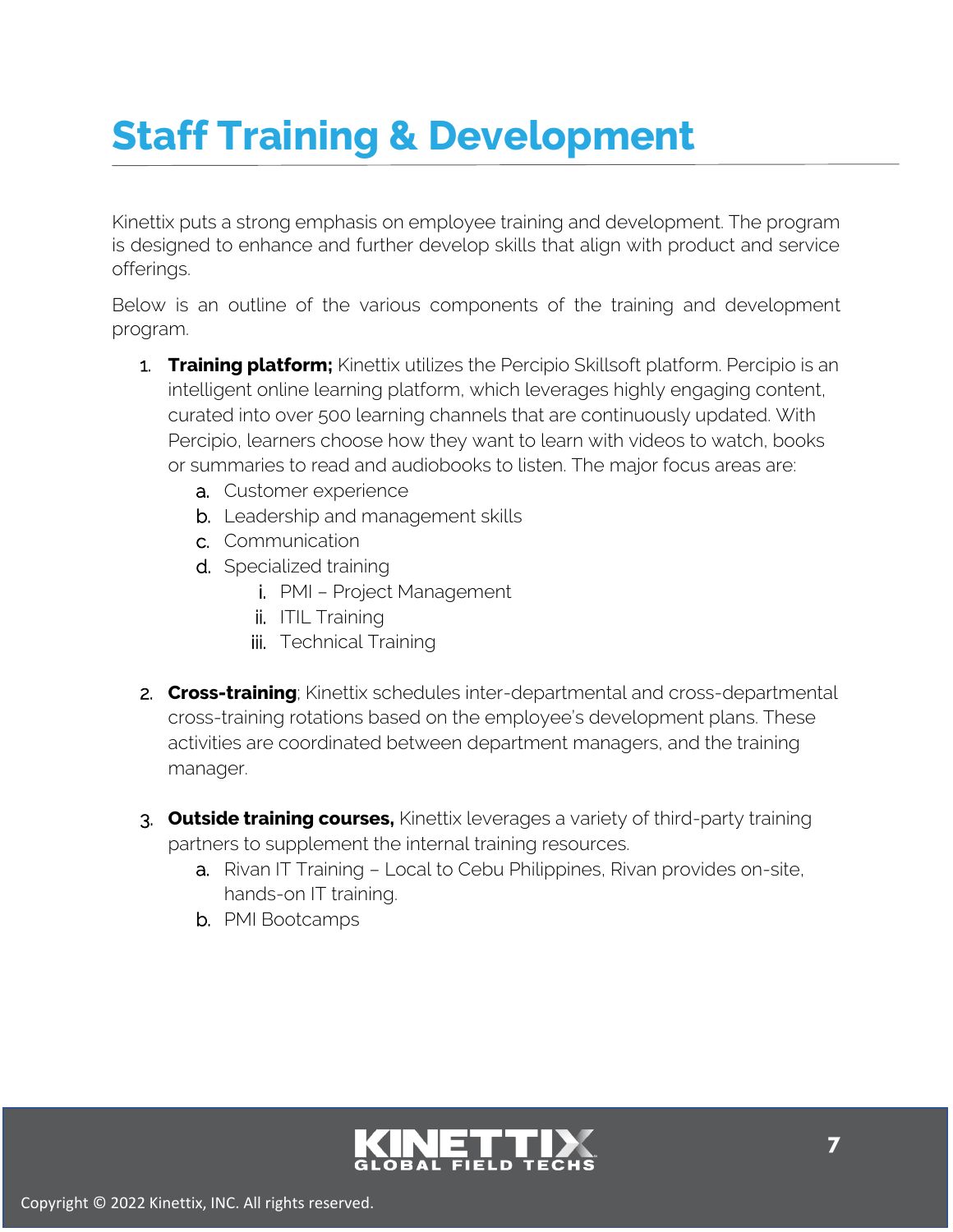- 4. **In-house Training Courses:** Kinettix provides in-house, Computer Based Training courses on the various tools and platforms.
	- a. Dispatch1
	- b. Accounting software and tools
	- c. Customer tools and platforms
	- d. General process improvement
	- e. Project Coordination

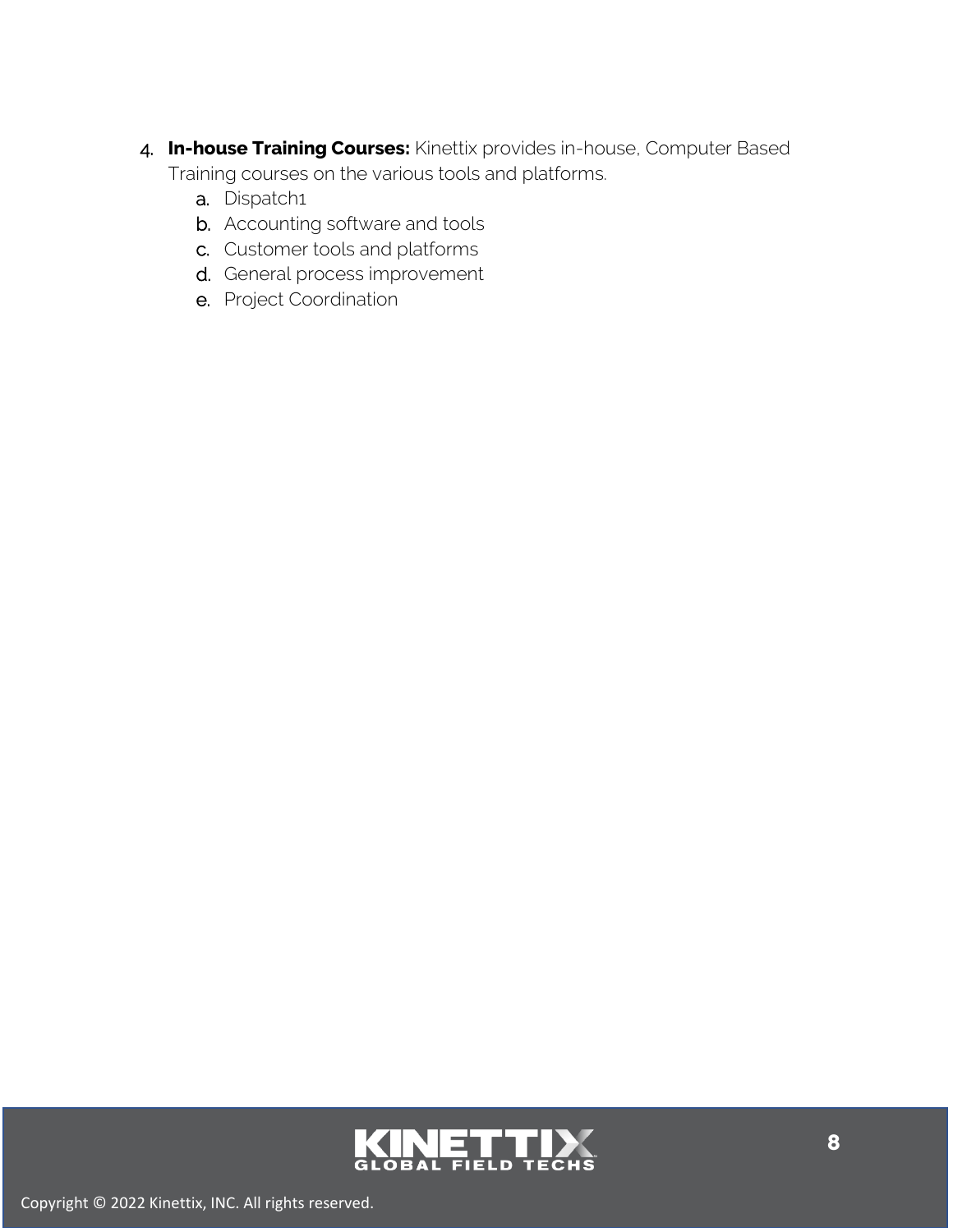### **Staff Management**

Our local Specialists are subject matter experts who are trained to equip and coach their subordinates. The entire team is overseen by the US management team and the local HR/Accounting department heads.

Employees also undergo an annual performance evaluation (self-assessment and by management). These assessments are discussed to ensure a workforce that is constantly growing and improving.

Kinettix is committed to a management style that emphasizes the development of our staff. We are constantly seeking ways to surface and develop training needs for the good of our employees and the furtherment of our company.



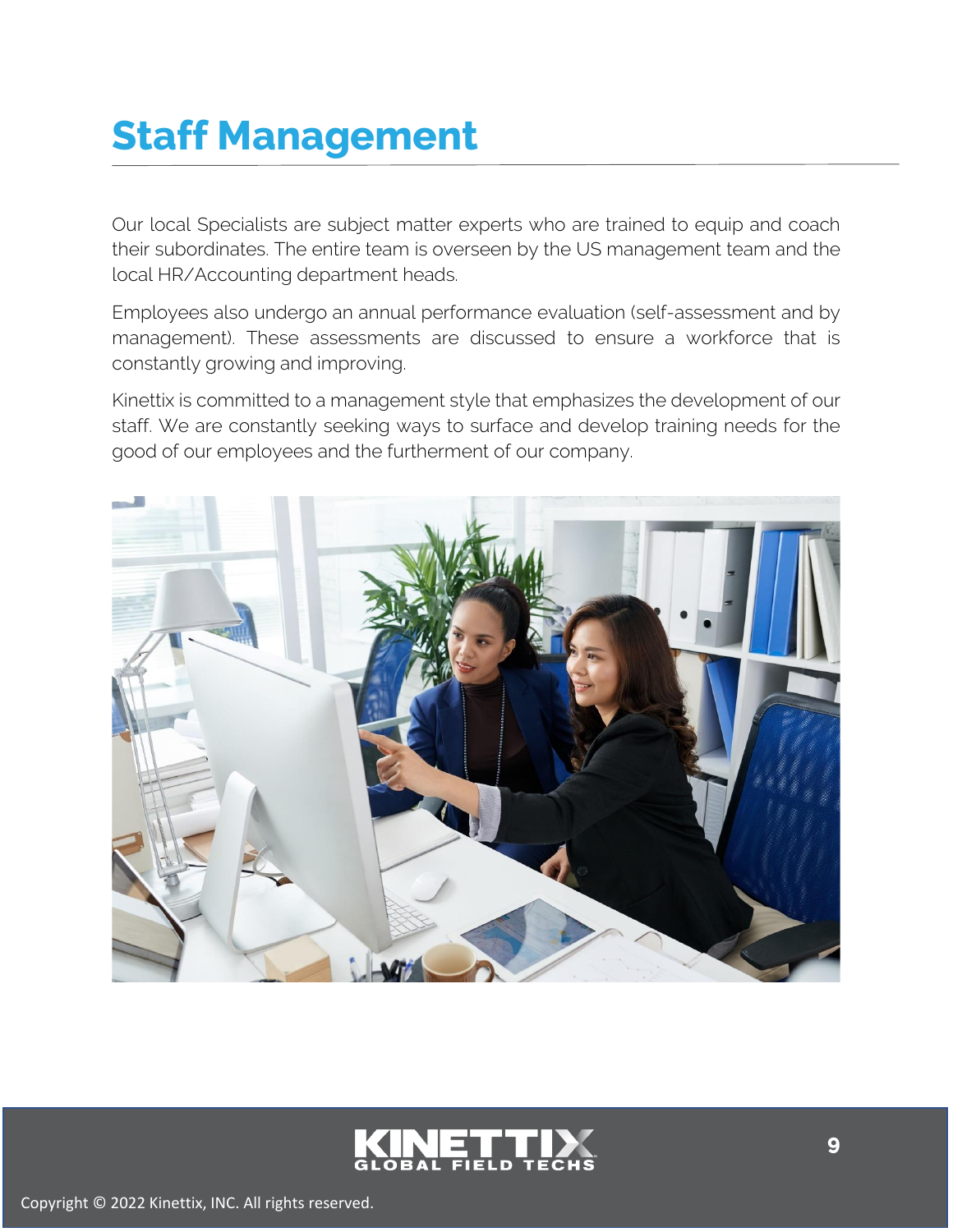### **Capabilities**

#### **Project Management**

Kinettix primary Project Coordination and remote services are based in the Cebu Center. This team has been built from a proven operating model allowing our clients to quickly scale their deployments to meet the demands of the business. The Project Coordinators specialize in;

- Talent Pool Development
- Field Technician Management
- Ticket Management
- Field Technician and Site Call-Aheads
- Field Technician Check-In / Check-Out
- Deliverables Collection & Auditing
- Installation Reviews
- Equipment Shipping & Arrival Confirmation
- Billing Audits

#### **Development**

The majority of Kinettix's DevOps Team is centralized in the Cebu office. This team is comprised of full-stack developers, UI/UX developers, mobile developers, and quality assurance engineers. The team is the primary source of development for our proprietary platform Dispatch1. This platform is architected on the Microsoft Azure platform and is used not only internally by Kinettix, but our clients are integrated directly into Dispatch1.

The team is managed by the U.S. team and operates using the agile development methodology. Sprints are completed weekly or biweekly, as determined by the business needs, and regular reviews, retrospectives and planning meetings are conducted. All team members attend a daily stand up with the U.S. team where they share their completed and planned work and review any issues they may be encountering. The leadership strives to make the team collaborate and constantly growing by conducting peer coding sessions, one-on-one mentoring sessions, as well as team collaboration events.

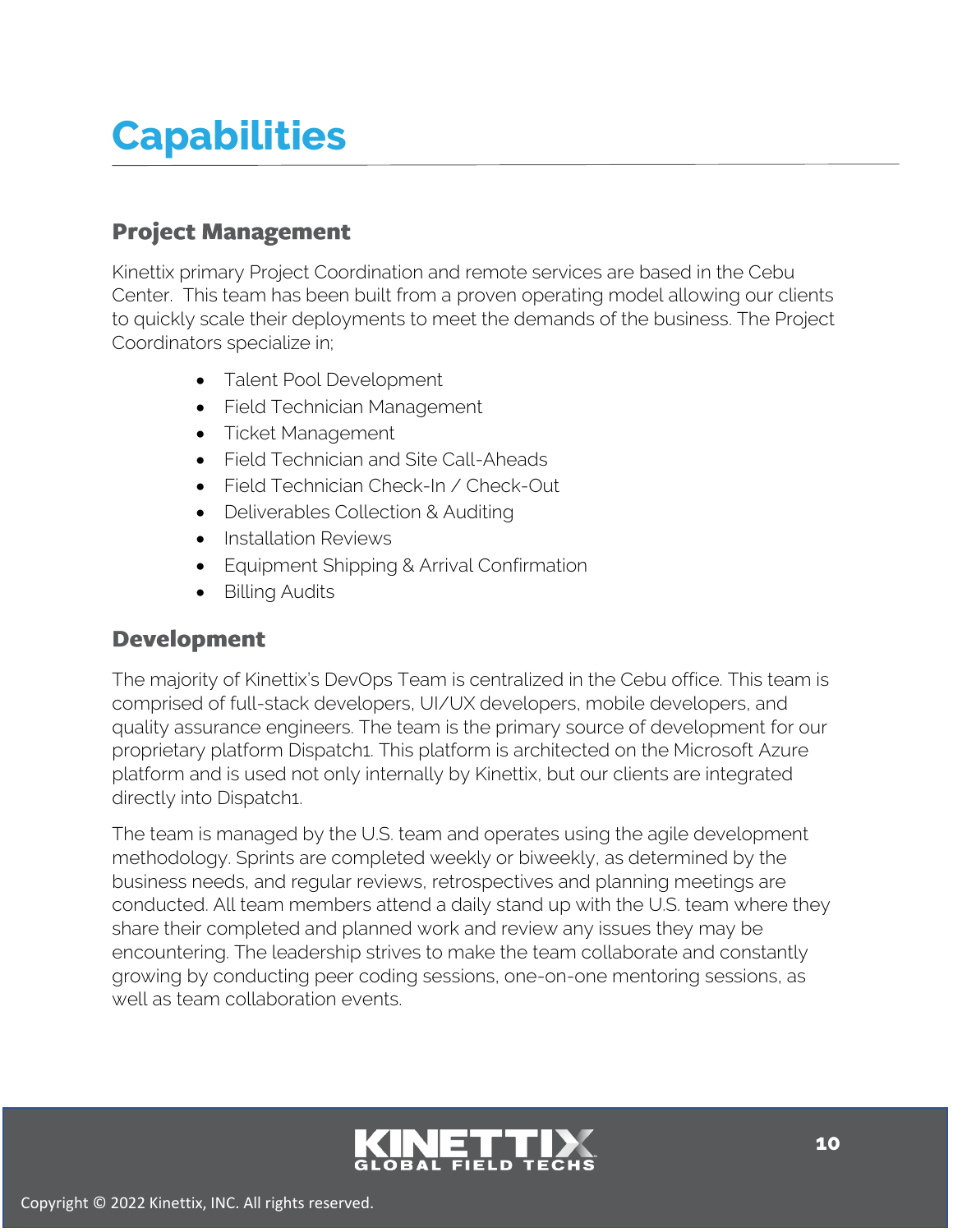#### **Accounting**

Kinettix conducts business in all 50 states, we also operate in over 100 unique countries. To meet this challenge, we have developed an accounting team that is knowledgeable and skilled in navigating reporting requirements, understanding varied tax requirements, and invoicing and payments in any currency desired to the ever-expanding global marketplace.

Kinettix currently files sales and use tax in all 50 States with the remittances and filings being performed by our Cebu accounting team. We also have entities in various countries around the globe to ensure VAT recoverable invoices are generated and VAT / GST is recovered. Again, all these tasks are performed out of the Cebu Center. Our accounting department is also equipped to manage the dayto-day tasks of invoicing, collections, payables, and PO generation. We can also do internal auditing for SOX compliance in addition to the development of process and procedure documentation tailored to your company and industry. With our full time CPA's and dedicated support staff our accounting team can offer scaling and remote services (staff augmentation for service providers as needed).

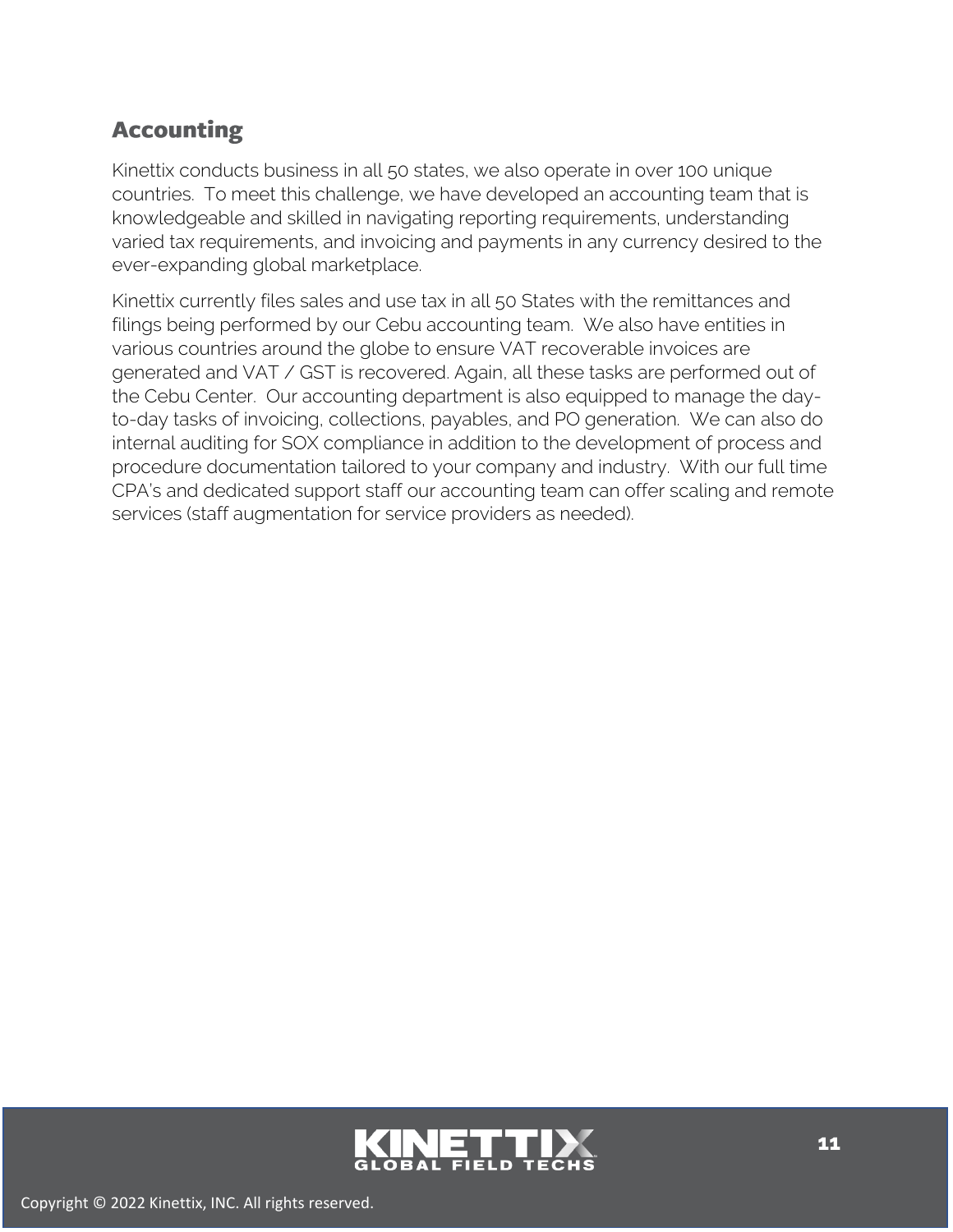# **IT Capacity**

As a key component of our 24/7 global IT management capacity Cebu has state-ofthe-art IT and security systems. Together they provide the capacity and reliability to meet our growing global demand.

The system is highlighted by:

- A 100 Mbps Fiber Optic line with back-up
- CAT 5 Standard computer cabling
- A managed firewall
- Backup Generator

Network Diagram of Cebu's



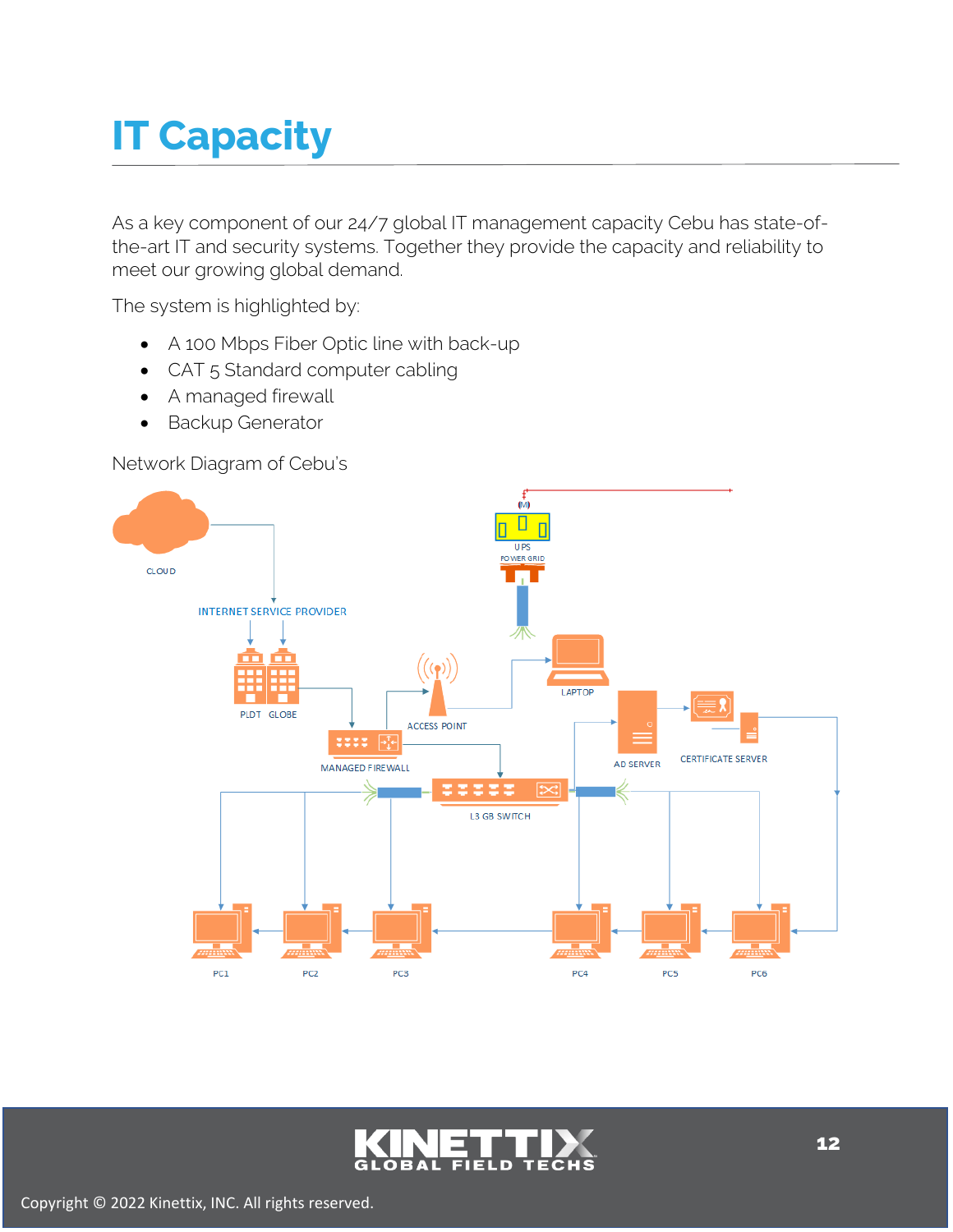#### **Life at Cebu Headquarters**

Cebu-City is also called Queen City of the South and has become one of the most popular tourist destinations in the Philippines. It is the capital and largest city on the island of Cebu. Cebu is a rapidly growing city that provides an excellent quality of life. This vibrant city serves as the ideal location of our global operations center. It allows us to draw from a large pool of energetic, tech-savvy, English-speaking applicants.

Our offices in the GAGFA IT Center are ideally located for providing excellent IT support. The Center is a short drive from the airport and is served by 24/7 public transportation. It is surrounded by a shopping and restaurant district making it an attractive work location for talented employees.

The Cebu office has a designated area for Project Coordination, Software Development and Administrative departments. It includes a breakroom, conference room, training room, interview rooms, and even a fully staffed health clinic.